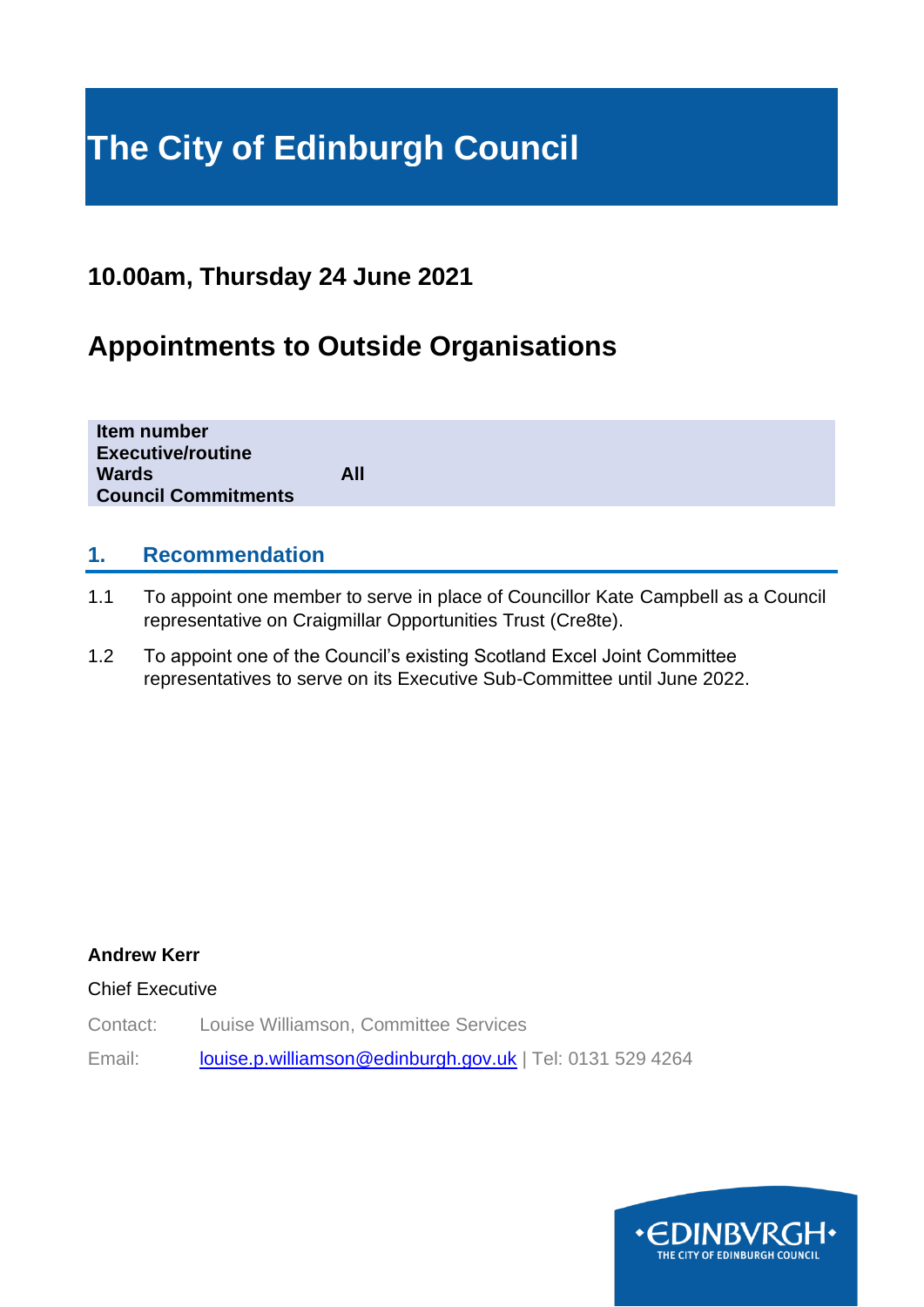**Report**

## **Appointments to Outside Organisations**

#### **2. Executive Summary**

- 2.1 Councillor Kate Campbell has tendered her resignation as a member of Cre8te.
- 2.2 Council is asked to appoint a member in place of Councillor Kate Campbell on Cre8te.
- 2.3 Council is asked to appoint a member to Scotland Excel's Joint Committee's Executive Sub-Committee.

#### **3. Main report**

- 3.1 Appointments to Outside Bodies for 2017 22 were approved by Council on 29 June 2017.
- 3.2 Cre8te is a social enterprise that delivers services that help to regenerate local communities. Councillors Child and Kate Campbell were appointed to represent the Council on the organisation by the Council on 29 June 2017.
- 3.3 Councillor Kate Campbell has submitted her resignation as a Council representative, and a replacement representative is sought.
- 3.4 Councillors Rankin and Hutchison were previously appointed to represent the Council on the Scotland Excel Joint Committee. The Council on 25 August 2020 noted that Councillor Rankin was taking a leave of absence on health grounds and agreed to replace Councillor Rankin with Councillor Munn on an interim basis on all respective working groups, bodies and committees.
- 3.5 The Scotland Excel Joint Committee has invited the Council to confirm that it would seek continued appointment of its Executive Sub-Committee for the period to June 2022 and formally nominate one member to serve on the Executive Sub-Committee. Councillor Hutchison previously held this position.